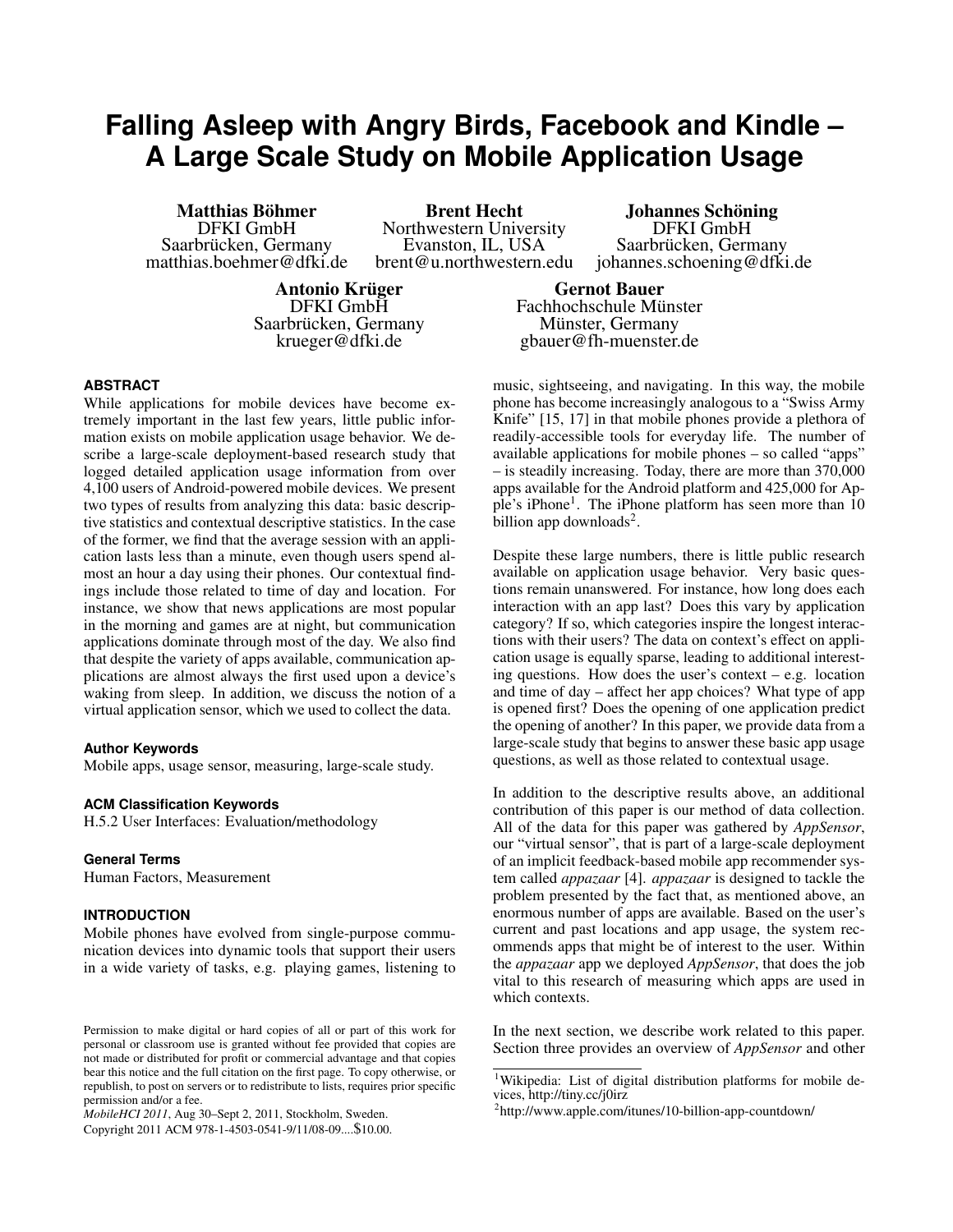aspects of our data collection process. In section four, we present our basic and context-related findings. Discussion of implications for design, as well as the limitations of our study, is the topic of section five. Finally, we conclude by highlighting major findings and describing future work.

## **RELATED WORK**

Work related to this paper includes that on mobile user needs and mobile device usage and deployments in the wild. For instance, Church and Smyth [\[6\]](#page-9-3) analyzed mobile user needs and concluded that context – in form of location and time – is important for mobile web search. Cui and Roto [\[7\]](#page-9-4) investigated how people use the mobile web. They found that the timeframe of web sessions is rather short in general but browser use is longer if users are connected to a WLAN. Verkasalo [\[18\]](#page-9-5) showed that people use certain types of mobile services in certain contexts. For example, they mostly use browsers and multimedia services when they are on the move but play more games while they are at home.

Froehlich et al. [\[10\]](#page-9-6) presented a system that collects real usage data on mobile phones by keeping track of more than 140 types of events. They provide a method for mobile experience sampling and describe a system for gathering insitu data on a user's device. The goal of Demieux and Losguin [\[8\]](#page-9-7) was to collect objective data on the usage and interactions with mobile phones to incorporate the findings into the design process. Their framework is capable of tracking the high-level functionality of phones, e.g. calling, playing games, and downloading external programs. However, both of these studies were very limited in number of users (maximum of 16), length of study (maximum 28 days), and number of apps.

Similar to this work, McMillan et al. [\[16\]](#page-9-8) and Henze et al. [\[12\]](#page-9-9) make use of app stores for conducting deploymentbased research. McMillan et al. [\[16\]](#page-9-8) describe how they gather feedback and quantitative data to design and improve a game called *Yoshi*. Their idea is to inform the design of the application itself based on a large amount of feedback from end-users. Henze et al. [\[12\]](#page-9-9) designed a map-based application to analyze the visualization of off-screen objects. Their study is also designed as a game with tasks to be solved by the players. The players' performances within different tasks are used to evaluate different approaches for map visualizations. However, app-store-based research is so far limited to single applications and has a strong focus on research questions that are specific to the deployed apps itself. In this work, we focus on gaining insights into general app usage by releasing an explorative app to the Android app store.

Another similar approach to this work is followed by the *AppAware* project [\[11\]](#page-9-10). The system shows end-users "which apps are hot" by aggregating world-wide occurrences of app installation events. However, since *AppAware* only gathers the installation, update, and deinstallation of an application, the system is not aware of the actual usage of a specific app.

In summary, this research is unique (to our knowledge) in that it combines the approach of large-scale, in-the-wild user studies with the fine-grained measuring of app usage. In this way, we are able to (1) study large numbers of users and (2) large numbers of applications, all over a long time period. Previous work has had to make sacrifices in at least one of these dimensions, as Table [1](#page-2-0) shows. Furthermore, the mobile phones used in related studies have been mostly from the last generation, i.e. they could not be customized by the end-users in terms of installing new applications.

# **APPSENSOR AND DATA COLLECTION**

In this section, we describe our data collection tool, *AppSensor*. Because context is a known important predictor of the utility of an application [\[3\]](#page-9-11), *AppSensor* has been designed from the ground up to provide context attached to each sample of application usage.

## **Lifecycle of a Mobile App**

In order to understand the *AppSensor*'s design, it is important to first give the *AppSensor*'s definition of the lifecycle of a mobile application (Figure [1\)](#page-1-0). The *AppSensor* understands five events in this lifecycle: installing, updating, uninstalling, opening, and closing the app.



<span id="page-1-0"></span>Figure 1. The lifecycle of a mobile app on a user's device according to different states and events.

The first event that we can observe is an app's installation. It reveals that the user has downloaded an app, e.g. from an app market. Another event that is observable is the update of an app, which might be interpreted as a sign of enduring interest in the application. However, since updates are sometimes done automatically by the system and the update frequency strongly depends on the release strategy of the developer, the insight into usage behavior that can be gained from update events is relatively low. The last event we can capture is the uninstall event, which expresses the opposite of the installation event: a user does not want the app anymore.

However, these maintenance events only occur a few times per app. For some apps, there might even be only a single installation event (e.g. when the user has found a good app) or even none at all (e.g. for preinstalled apps like the phone app). Maintenance events are also of limited utility for understanding the relationship between context and app usage. For instance, a user might install an app somewhere but use it elsewhere (e.g. an app for sightseeing that is installed at home before traveling).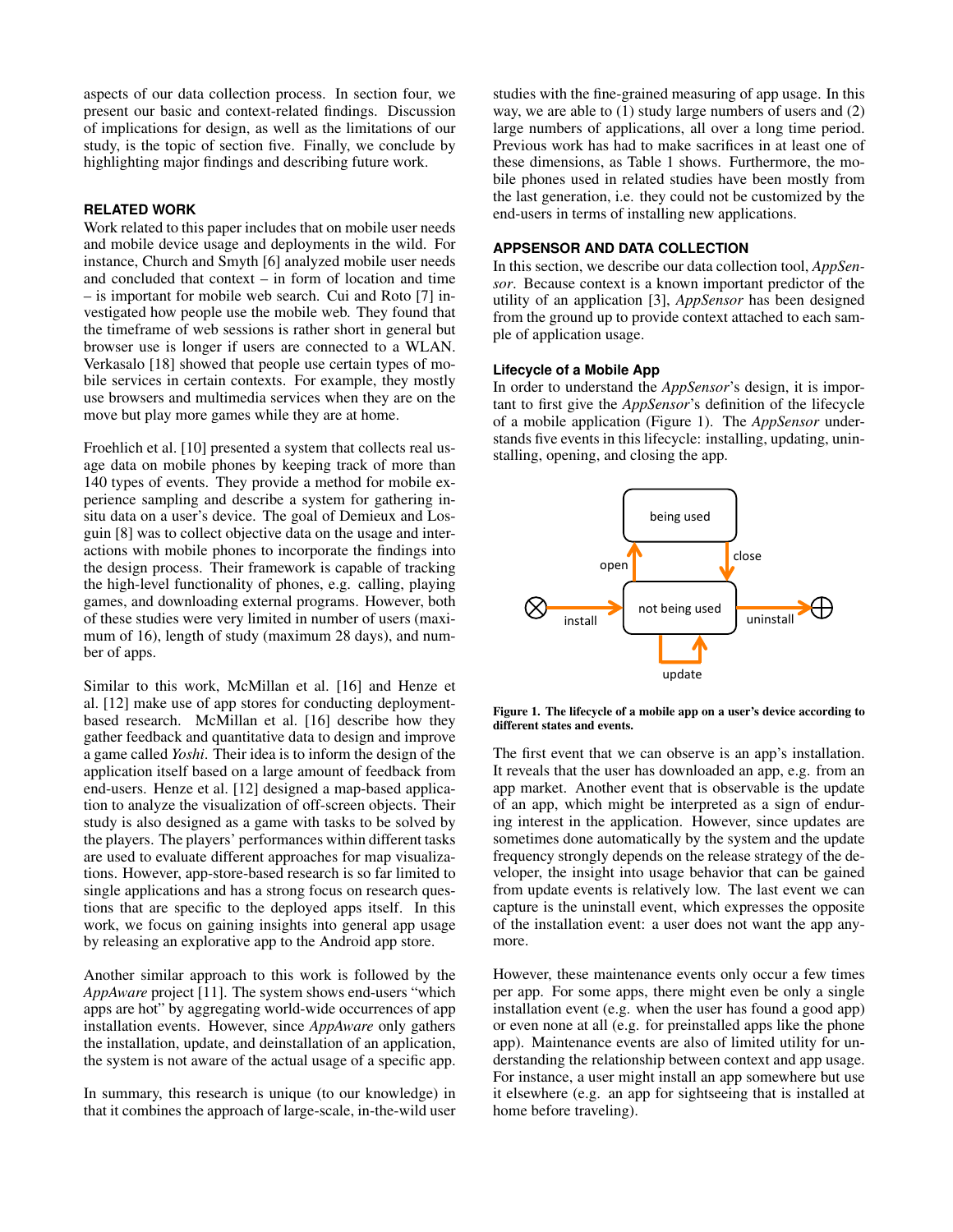|                               | <b>Users</b> | Apps                     | Days                     | ∣ Comment                                                            |
|-------------------------------|--------------|--------------------------|--------------------------|----------------------------------------------------------------------|
| Verkasalo [18]                | 324          | $\sim$ 14                | 67                       | Investigation of contextual pattern of mobile device usage.          |
| Froehlich et al. [10]         | $4-16$       | $\overline{\phantom{0}}$ | 7-28                     | System for collecting in-situ data (pre-installed).                  |
| Demieux and Losguin [8]       | 11           |                          |                          | A study with a strong focus on device usage (distributed via SMS).   |
| Girardello & Michahellis [11] | 19.000       |                          | $\overline{\phantom{0}}$ | Measuring popularity instead of usage (released to Android Market).  |
| McMillan et al. $[16]$        | 8,674        |                          | 154                      | Exploring world-wide field trials (released to iPhone App Store).    |
| Henze et al. $[12]$           | 3.934        |                          | 72                       | Evaluation of off-screen visualization (released to Android Market). |
| <i>AppSensor</i> (this paper) | 4,125        | 22,626                   | 127                      | Large scale study on app usage (released to Android Market).         |

<span id="page-2-0"></span>Table 1. Overview of related app-based studies conducted in-situ on participants' devices. The table shows fine grained usage analysis (rows 1-3) and large-scale studies (rows 4-6).

Instead, *AppSensor* is designed to continuously sample a user's application *usage*. In other words, we are especially interested in the two app states of *being used* and *not being used*, which can both be inferred from the open and close events. These events naturally appear much more often and in a much shorter period of time than the maintenance events. They enable us to observe app usage on a more finegrained level and provide a much more accurate understanding of context's effects on app usage.

In order to gather data on the *being used* and *not being used* states, *AppSensor* takes advantage of the fact that the Android operating system can report the most recently started application. Because of this feature, we know the app with which the user is currently interacting. We are thus able to infer which single app is in the state of *being used* owing to the fact that the Android operating system only shows one app to the user (as does the iPhone OS). Therefore, we can presume that all other applications are consequently in the state of *not being used* in terms of not showing their graphical interface. In this study, we do not consider background applications that are not interacted with through a graphical user interface, e.g. background music apps that can be controlled through gestures.

#### **Formal Description of AppSensor**

As noted above, the *AppSensor* is meant to be a sensor that indicates the currently used application at a given time t. Formally speaking, the sensor can be described as follows: Let  $A = \{a_1, \ldots, a_n\}$  be the set of apps that are available for a mobile device and let  $A^* = A \cup \{\epsilon\}$  be the set of applications with which a user can interact.  $\epsilon$  means that the user is currently not using any application. For most current platforms, e.g. Google's Android, this set is usually defined by the applications available on the corresponding application stores. Since the number of applications is growing, this set is not static, but has a defined number  $n$  of elements. With time given as t, the *AppSensor* shall provide the following values:

$$
as(t) = \begin{cases} a_i & \text{if app } a_i \text{ is used,} \\ \epsilon & \text{if no app is used.} \end{cases}
$$

With respect to the lifecycle of mobile apps the value  $as(t)$ describes the application with which a user is currently interacting. The value is distributed on the nominal scale given by the set  $A^*$  of available applications. Therefore, the only conclusion that can be drawn on the mere sensor data of two measures at times  $t_1$  and  $t_2$  is a comparison

on whether the application a user is running is the same as before (if  $as(t_1) = as(t_2)$ ) or whether it has changed (if  $as(t_1) \neq as(t_2)$ ).

#### **Implementation and Deployment**

*AppSensor* is implemented as a background service within Android and is installed by end users as part of the *appazaar* application. This app traces context information that is available directly on the user's device (e.g. location, local time, previous app interaction) and app usage at the same time. The recommender algorithms of appazaar rely on this data and *appazaar's* app was the means for enabling the data collection reported in this paper. The applied sampling rate is 2 Hz. *AppSensor* collects data every 500ms in a loop that starts automatically as soon as the device's screen is turned on and stops when the screen is turned off again. When the device goes into standby-mode<sup>[3](#page-2-1)</sup>, we consider which app was left open and omit the standby time from the application's usage time. The measured data is written to a local database on the user's device and only periodically uploaded to a server. In case of connectivity failure, the data is kept in the database and attached to the next transmission.

The first version of *appazaar* was released to the Android Market in May 2010. In August 2010, we released a version with the *AppSensor* as presented in this paper. Of course, the data collected by *AppSensor* is primarily designed to provide "the best app recommendation" within the *appazaar* application, i.e. to inform the recommendation process of apps to a user in a given context [\[5\]](#page-9-12). For security and privacy reasons, the system uses hash functions to anonymize all personal identifiers before the data is collected, and we do not query any additional personal information like the name, age or sex from the user.

## **Application Categorization**

In order to get a more high level understanding of our data, we felt it was necessary to add categories to the applications opened by our users. To do so, we mined the Android Market for each app's category (see Table [2\)](#page-3-0). As such, the categories are largely given by the apps' developers: they – as domain experts – assign their apps to the categories when uploading them to the Android market. The only exception to this rule occurred in some minor manual modifications. For instance, we merged all games of the categories *Arcade & Action*, *Brain & Puzzle*, *Cards & Casino*, and *Comics* into

<span id="page-2-1"></span><sup>3</sup>Determined by screen-off and screen-on events.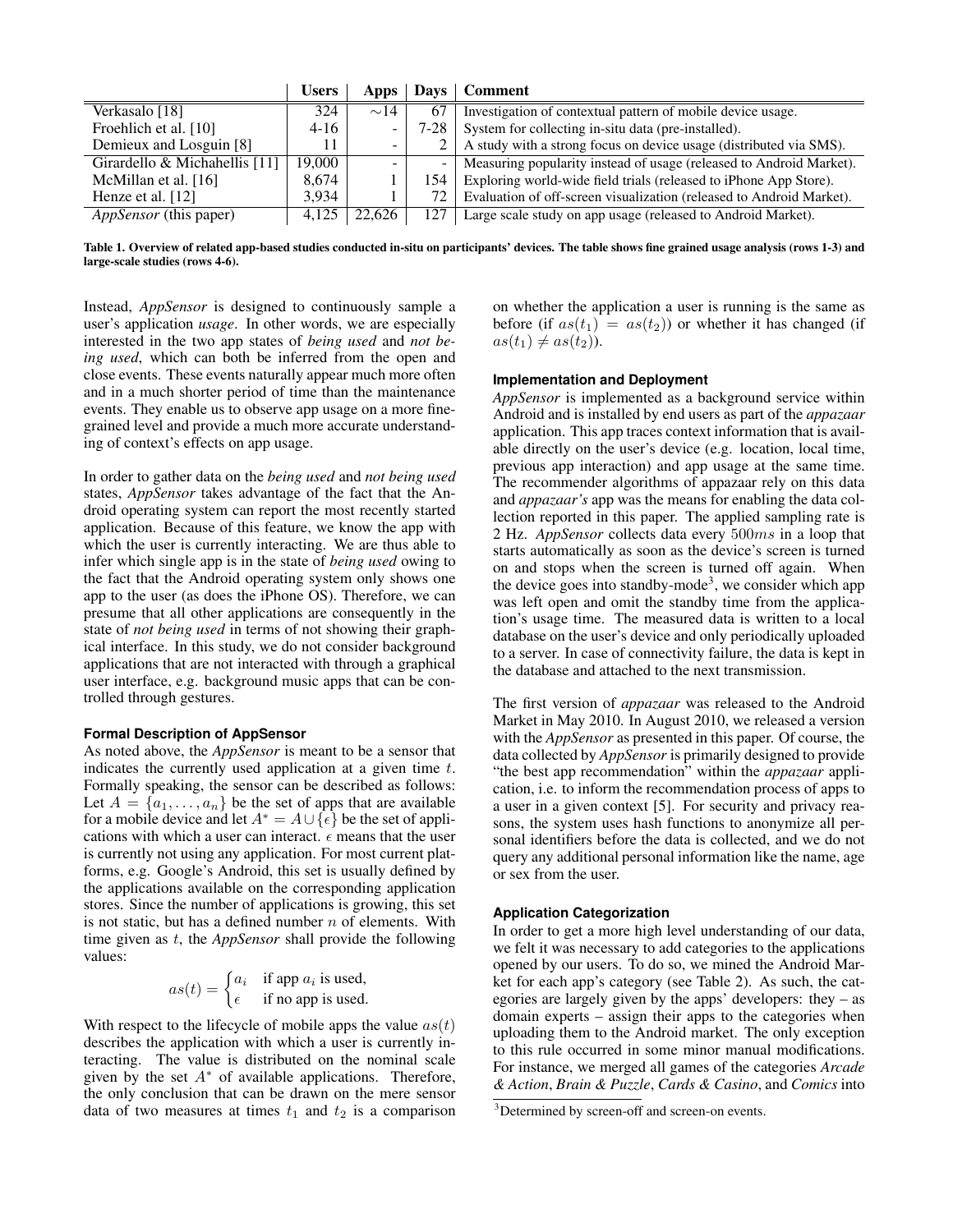one *Games* category. Due to the special nature of browsers – they do not have clear cut domain scope – we have separated them into their own dedicated *Browsers* category. For some apps, no categories are available on the Android Market. These are either test applications by developers that appear only on a few devices, applications that are distributed via other channels (e.g. pre-installed by device manufacturers), default Android apps (e.g. settings), or apps that have been taken out of the market and whose category was not available anymore<sup>[4](#page-3-1)</sup>. We manually added categories for some apps where possible. For the branded Twitter clients of some vendors (e.g. HTC), we added the category of the original Twitter app (*Social*). To the default apps responsible for handling phone calls we added the *Communication* category. As we did with the browser, we also put the settings app into its own category (*Settings*) due to its special nature. Since the main menu on Android phones itself is also an app and it is treated as such from the system's perspective, we additionally removed such launcher apps from the results since they give little insight into app usage behavior. Finally, it is important to note that each app can only have one category.

## **Characteristics of Final Dataset**

The results reported in this paper are based on data from the 4,125 users, who used *appazaar* between August 16<sup>th</sup>,  $2010$  and January  $25<sup>th</sup>$ ,  $2011$ . The users were spread out geographically, although most stayed in the United States or Europe during our study (see Figure [2\)](#page-3-2). Within the timeframe of 163 days, they generated usage events for 22,626 different applications and the deployment of our *AppSensor* was able to measure 4.92 million values for application usage. We advertised *appazaar* on Facebook and Twitter and two posts about the system appeared on two well-known technology blogs (*Gizmodo* and *ReadWriteWeb*), helping us reach a growing number of users.



<span id="page-3-2"></span>Figure 2. The geographic distribution of our users. Data classes determined via ESRI ArcMap's 'natural breaks' algorithm, a well-known standard in cartography and geovisualization that is helpful in accurately displaying the underlying distribution of the data.

## **RESULTS**

This section is divided into two parts: (1) basic descriptive statistics on application usage behavior and (2) contextsensitive statistics. In the second section, we look at several different forms of context, including an application's place in an "app use chain", as well as more standard contextual

variables such as time and location. In both sections, our primary resolution of analysis is the "application category" as defined above, but in the second section we do highlight some interesting application-level temporal patterns.

## **Basic Descriptive Statistics**

On average, our users spent 59.23 minutes per day on their devices. However, the average application session – from opening an app to closing it – lasted only 71.56 seconds.

Table [2](#page-3-0) shows the average usage time of apps by category, which ranged from 36.47 seconds for apps of *unknown* category and 31.91 seconds for apps of category *Finance* to 274.23 seconds for category *Libraries & Demos*. The mostused *Libraries & Demos* apps as measured by total usage time are inherent apps of the operating system (*Google Services Framework*, *default Updater*, *Motorola Updater*). It was interesting to see that this category has a much longer average session than the games category, whose most used applications are *Angry Birds*, *Wordfeud FREE*[5](#page-3-3) , and *Solitaire*. On the low end of the session length spectrum of apps with known categories, we found the *Finance* category. The most used apps of this category are for personal money management (*Mint.com Personal Finance*), stock market (*Google Finance app*), and mobile banking (*Bank of America*). The briefness of the average session in this category does not speak well for the success rate of financial applications on the Android platform.

| Category       |              |                  | Apps   Avg. usage Examplary Apps                               |
|----------------|--------------|------------------|----------------------------------------------------------------|
| unknown        | 4,823        | 36.37 sec        |                                                                |
| Finance        | 307          | 37.01 sec        | Mint.com Personal Finance. Bank of America.                    |
|                |              |                  | Google Finance, iStockManager                                  |
| Travel         | 782          |                  | 44.72 sec Google Maps, Yelp, Waze                              |
| Communication  | 881          |                  | 46.92 sec Google Mail, Handcent SMS, K-9 Mail                  |
| Productivity   | 1,062        |                  | 61.49 sec Calendar, Evernote, GTasks                           |
| Shopping       | 326          |                  | 61.71 sec Market, Barcode Scanner, Craigslist                  |
| Social         | 538          |                  | 62.69 sec Facebook for Android, Twitter, TweetDeck             |
| Sports         | 385          | 65.98 sec        | Yahoo! Fantasy Football '10, ESPN ScoreCenter,                 |
|                |              |                  | <b>NFL Mobile</b>                                              |
| <b>News</b>    | 784          |                  | 68.11 sec NewsRob, reddit is fun, BBC News                     |
| Settings       | $\mathbf{1}$ |                  | 68.71 sec Default Settings App                                 |
| <b>Browser</b> | 10           | 74.01 sec        | Default Browser, Skyfire Browser, Dolphin                      |
|                |              |                  | <b>Browser</b>                                                 |
| Entertainment  | 84           |                  | 76.90 sec IMDb Movies & TV, TV Guide Mobile, PhotoFunia        |
| Multimedia     | 130          |                  | 82.79 sec Pandora Radio, Music, Camera                         |
| Comics         | 3.242        |                  | 91.33 sec DailyStrip, XkcdViewer, Dilbert Mobile               |
| Games          |              | 2,822 114.25 sec | Angry Birds, Wordfeud FREE, Solitaire                          |
| Health         |              |                  | 424 153.80 sec CardioTrainer, Sleep Bot Tracker Log, Baby ESP  |
| Lifestyle      |              |                  | 956 167.77 sec DailyHoroscope, Gentle Alarm, Epicurious Recipe |
| Reference      |              |                  | 764 176.28 sec Kindle for Android, Aldiko Book Reader, Audible |
| Tools          |              | 3,004 206.26 sec | AppBrain App Market, Apps Organizer, Google                    |
|                |              |                  | Goggles                                                        |
| Themes         |              | 1,061 258.28 sec | Zune Home, Fingerprint Screensaver,                            |
|                |              |                  | HomeChange                                                     |
| Libraries &    |              |                  | Google Services Framework, default Updater,                    |
| Demos          |              |                  | 240 274.23 sec Motorola Updater, Bubbles Demo, Ride Logger     |
|                |              |                  | Demo, ES Task Manager                                          |

<span id="page-3-0"></span>Table 2. Number of apps investigated in our study and average usage time of every categories' apps from opening to closing.

<span id="page-3-1"></span><sup>4</sup>We crawled the Android Market on February 3rd, 2011.

<span id="page-3-3"></span><sup>5</sup>Despite its name *Wordfeud FREE* is a full game and not a demo version since it provides the same full functionality like the nonfree version. The only difference is that it is for free and contains advertisements.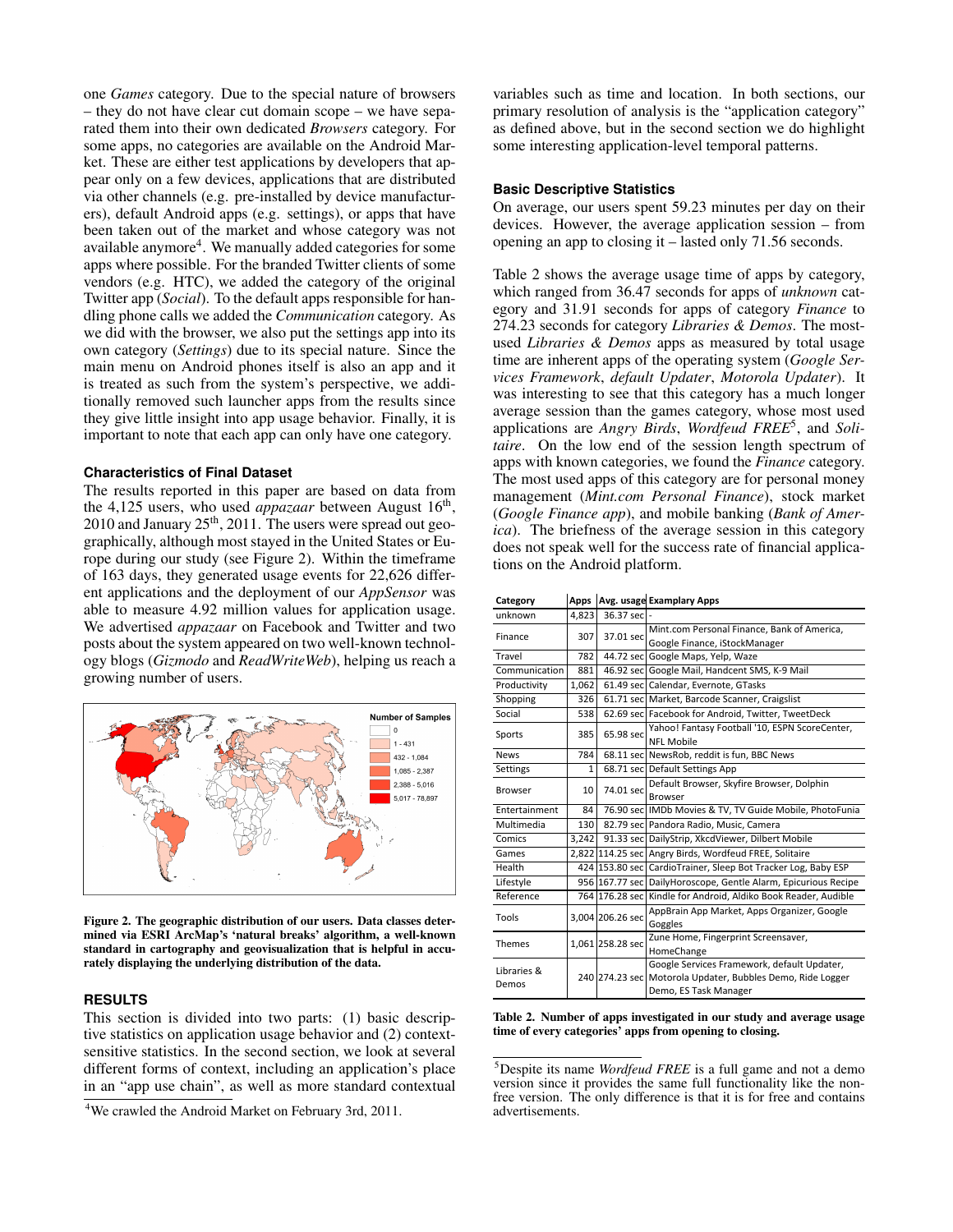

<span id="page-4-0"></span>Figure 3. Total number of recorded app utilizations during a day.



<span id="page-4-1"></span>Figure 4. Daily average usage duration of opened apps per launch in minutes.

## **Contextual Results: Application Usage over Time**

*AppSensor* allows us to record temporal information about application usage. Figure [3](#page-4-0) shows the total number of application launches in our sample according to hour of the day. It can be seen that total application usage (in terms of launches) is at its maximum in the afternoon and evening, peaking around 6pm. Our participants generally start using applications in the morning between 6am and 7am, and their activity grows approximately linearly until 1pm. Activity increases slowly to a peak around at 6pm. Application usage minimum is around 5am, although it never falls below 16% of its maximum.

Figure [4](#page-4-1) shows the average time people spent with an application once they opened it with regard to the hour of the day. There is a peak around 5am with 6.26 minutes of average app usage time. The average application session is less than a minute, however, reaching a minimum of around 40 seconds at 5pm. Interestingly, the graph in Figure [4](#page-4-1) is nearly opposite that in Figure [3.](#page-4-0) This means, that when people actively start to use their devices, they spend less time with each application. This might be due to apps that people explicitly leave active while sleeping with standby-mode prevented, but there are other possible explanations.

Figure [5](#page-5-0) shows the change in the relative usage of the application categories over the course of the day in terms of number of app launches. Mobile devices are most likely to be used for communication every hour of the day, especially in the afternoon and evening (11am-10pm) with a probability of more than 50%. News apps have the highest probability of being used in the morning (from 7am to 9am). Around 11am, finance apps briefly become quite prominent. After communication winds down late in the evening, games have their highest probability of use. Social applications also have their highest probability of use in the late evening (from 9pm to 1am). Sports apps seem to play their most important role in the afternoon (2pm-5pm) and evening (8pm-10pm). During the early morning, when total application usage is at its lowest, people share their time with apps of various categories. This is also the time when communication app use share is minimized.

#### **Contextual Results: Chains of App Usage**

An important contextual variable in usage behavior are the zero or more applications used before an application is opened and the zero or more applications used afterwards. We defined an "application chain" as a sequence of apps that are used without the device being in standby mode for longer than 30 seconds. In total, we can distinguish 1,841,226 such sessions in our data set. Examples include one in which a user started with *Grocery iQ (Shopping)*, switched to *GrubHub Food Delivery (Lifestyle)*, and ended with *Epicurious Recipe App (Lifestyle)*. Another user started with the *AroundMe (Lifestyle)* app and then continued with *Find A Starbucks (Shopping)*, *Google Maps (Travel)*, *Find A Starbucks*, *Google Maps*, *Find A Starbucks*, *Dolphin Browser HD (Browser)*, *Find A Starbucks*, *Google Maps*, *Find A Starbucks*, and *Google Maps*.

Figure [6](#page-5-1) demonstrates the distribution of application chains by the number of applications that occur in the chain. As the y-axis of Figure [6](#page-5-1) is on a log-scale, it can be seen that the majority of sessions (68.2%) only contain a single application. In other words, people turn on their phone, use a single app, and put their phone back in standby. This tendency towards the use of a small number of applications during an interaction with the mobile device is further evidenced by the fact that only 19.5% of application chains contain two apps, and only 6.6% contain three.

We also looked into the number of *unique* apps used within a session, as can be seen in Figure [7.](#page-5-2) The first bar in this figure is of course identical to the first bar in the preceding figure. We found a maximum of 14 unique apps in an app chain. A vast majority of users use a very small number of unique apps during an interaction with their device. Thus – according to our analysis of sessions – people who use more than 14 apps in sequence tend to re-use apps they already have used before within the same session.

Examining the amount of time our users spent in each application chain, we found that 49.8% of all recorded sessions are shorter than 5 seconds. The longest session we observed has a length of 59 minutes and 48 minutes. Between these two end points, the curve has a similar exponential decay to that in Figure [6](#page-5-1) and [7.](#page-5-2)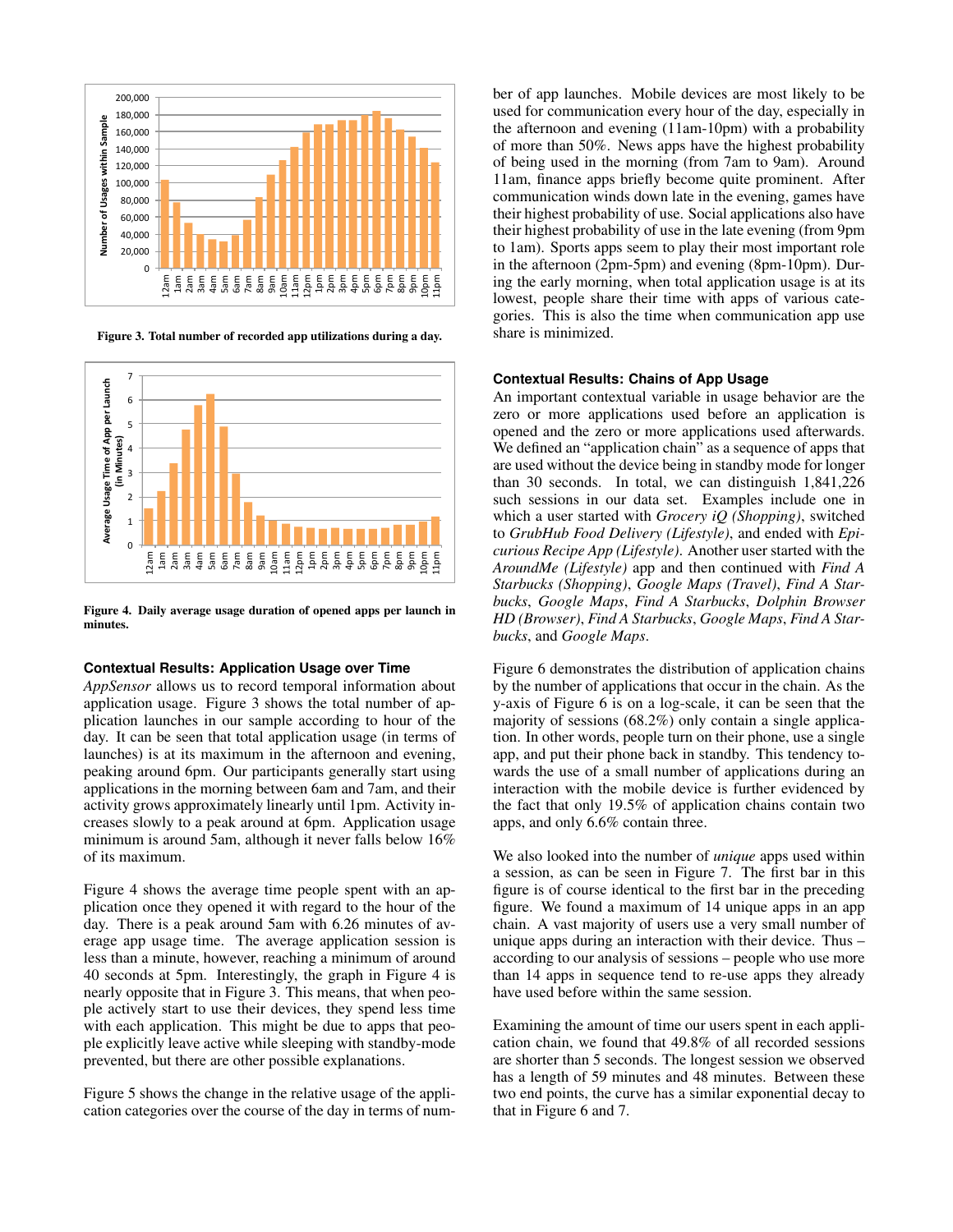

<span id="page-5-0"></span>Figure 5. Hourly relative app usage by category in terms of launches. Each cell value refers to the percentage of app launches done by our users within each hour for each category. Colors are normalized by row, with green indicating each category's maximum percentage of application time, and white indicating each category's minimum. For example, games reach their peak in the evening (green) and trough in the morning (white).



<span id="page-5-1"></span>Figure 6. Number of apps used in a session. We aggregated sessions longer than 40 apps since the graph flattens out and scarcity increases. Maximum length is 237.

Probably the most revealing statistic in our analysis of application chains is that for nearly half of all chains (49.60%) the first application belongs to the category Communication (as Figure 8 shows). Digging deeper, we found that 15.7% of the chains within our sample were initiated with an SMS application (9.5% default sms app, 6.2% an app called *Handcent* SMS), 9.6% with the phone application, and 5.9% with the standard mail application. Interestingly, a browser was only used first in 5.9% of the application chains.

Figure 9 shows the transition probabilities between application categories in an application chain. Accordingly, the diagonal of the figure indicates transitions from one app to another in the same category. As such, the values along the diagonal are non-zero. This graph considers only those sessions where two or more apps have been used. For each app, it is very likely that the app used next is a communication



<span id="page-5-2"></span>Figure 7. Occurrences of sessions according to number of unique apps used within a session.



<span id="page-5-3"></span>Figure 8. Categories of first used app within a session.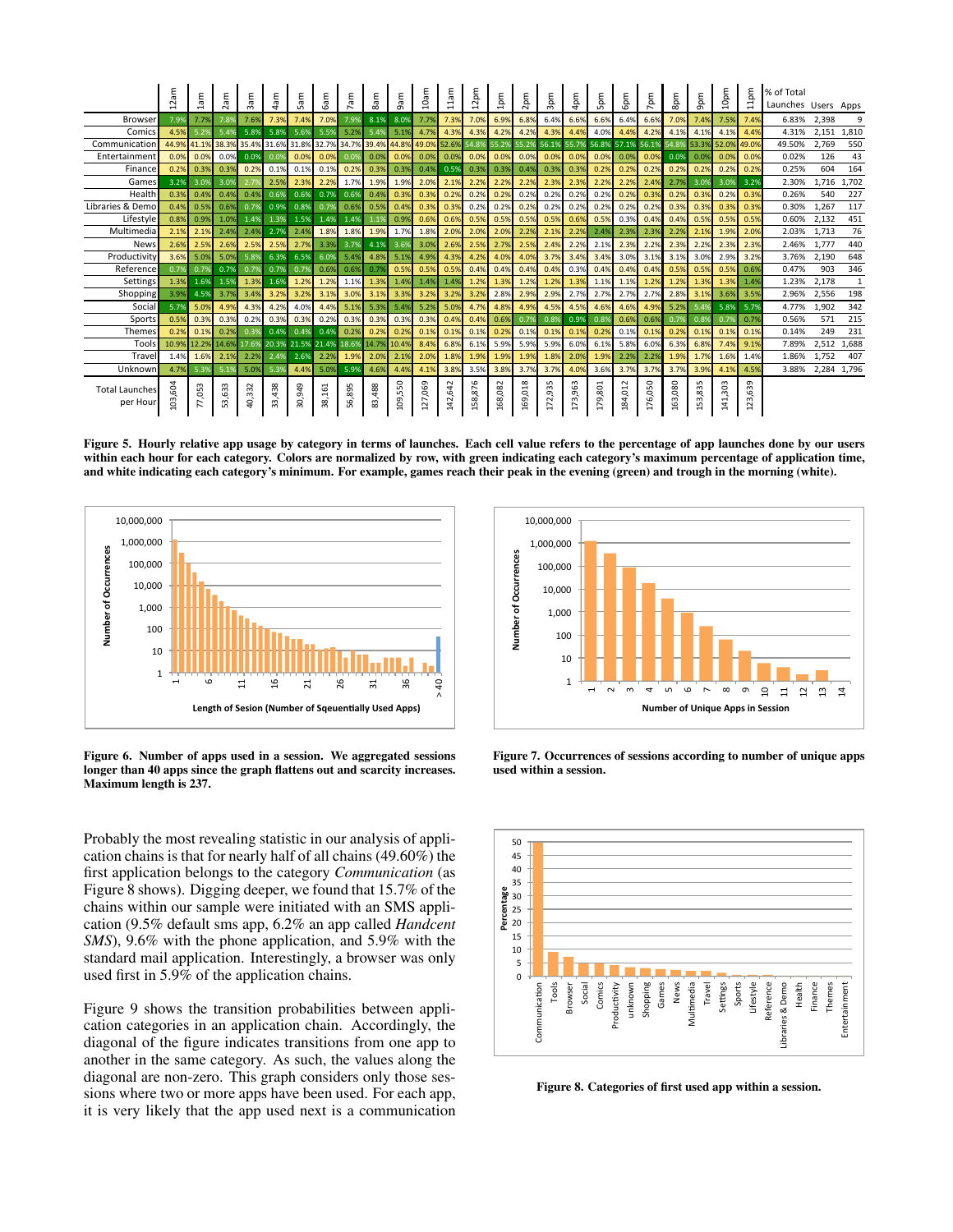app, except for *News* and *Lifestyle* applications. Apart from these two categories, the probability that the next app is a communication app is at least 23.2% for all categories. For communication apps, there is a 66.5% chance that the next app will be a communication app again. This is the highest probability for users to stay within one category. Next are *Tools*, with a probability of 15.7% of staying within *Tools*, and *Games* with a probability of 15.1% of staying within *Games*. It can also be seen that apps from category *Tools* are entered relatively frequently from apps of any category.

There are also some important unique connections between application categories. Most notably, a browser is opened quite frequently following the use of a news application. The connection between *Lifestyle* and *Shopping* applications is also quite strong, with *Lifestyle* applications frequently leading the user to enter into a *Shopping* application. The reverse is also true, but to a lesser extent.

## **Contextual Results: Application Usage by Location**

We also found clear empirical evidence for location as a covariate of app usage behavior. This occurs across changes in both administrative regions (e.g. USA vs. Europe) and functional regions (e.g. airports vs. outside of airports). We present some initial findings from our spatial analysis below.

We examined 13,190 samples recorded by the *AppSensor* that occurred while a user was located within the spatial footprint of a known airport in the United States. We found that while in the airport, users were 2.78 times more likely to be using a browser (by usage time) than a user located in the United States as a whole. This may suggest that certain functions related to air travel may not be sufficiently migrated into native applications (e.g. looking up flight status). On the other hand, users were less likely to be using games, tool applications, or reference applications while in airports. This was somewhat surprising, especially given that the *Kindle* app belongs to the reference category.

When traveling at speeds greater than 25kph, we found, not surprisingly, that users were more than 2.26 more likely (by usage time) to be using an app of the *Multimedia* category, to which most music-related applications belong. Interestingly, we found that they were less likely (0.83) to be using apps in the *Travel* category.

We found some interesting differences between users in the United States and in Europe. European users are 1.21 times more likely to be found using a browser (by usage time). Americans, however, spent relatively much more time with sports, health, and reference applications. Social and news apps were the most equally used.

## **Specific Application Usage**

Although we focused our analysis at the application category level, we did analyze several important and/or well-known individual applications. Figure [10](#page-8-0) shows the usage times of specific applications with regard to time. In contrast to Figure [5,](#page-5-0) the numbers in Figure [10](#page-8-0) are not normalized by total usage over all apps within the hours, but by each app's total usage per day.

Previously, we saw that social apps in general have their highest probability to be used in the evening. This is somewhat true for Facebook, but its usage time is spread out throughout the whole day. The same goes for Twitter, although it is not as much of a late-night activity.

A somewhat surprising finding can be found in the usage of the *Google Maps* app (*Travel*), which has a relatively strong peak in the early evening hours. Traffic checking is perhaps one possible cause, although one would expect this pattern to be repeated during the morning commute. Another interesting result comes from the built-in Music app's use, which is somewhat focused in the morning hours.

Weather checking is, not surprisingly, largely a morning activity, as is the checking of one's calendar. On the other hand, users' desire to fling *Angry Birds*[6](#page-6-0) at pigs is absent in the morning, and only picks up in the early afternoon and into the evening. *Kindle* usage behavior is even more focused in the late evening.

Another interesting phenomenon emerged from the study of two different alarm clock apps. It seems, that alarm clock apps are mostly used  $-$  i.e. being the only active app on the device presenting its user interface – during the night (from 2am until 9am). One reason for this might be, that people "use" the app while sleeping, e.g. as a desk clock preventing the device from going into standby mode.

More generally speaking, Figure [10](#page-8-0) shows that some apps have spikes in usage, whereas others are more broadly employed throughout the day.

## **DISCUSSION**

## **Implications for Design**

The results reported here could be used to improve the design of mobile applications and mobile operating systems. For instance, designers of "launcher" apps (like the home screen on the iPhone and Android) could vary app icon position and size based on time of day and/or location. This same idea could apply with regard to an application chain with the last app opened providing the context rather than time/location. Similarly, app developers could design smart links between apps that are used frequently in sequence. Since people often navigate from lifestyle apps to shopping apps, the designers of the former might implement links to shopping apps. Additionally, the *AppSensor* gives insights into the apps' contexts of use. For instance, the design of apps can be optimized if the developers know whether an app is used only while commuting or solely in the evening.

Our results show that mobile phones are still first and foremost communication devices. This is not only due to phone calls, as smart phones provide a variety of new ways to communicate (e.g. instant messengers, email, voice over IP). Nevertheless, this finding certainly qualifies the mobile

<span id="page-6-0"></span><sup>6</sup> See http://market.android.com/details?id=com.rovio.angrybirds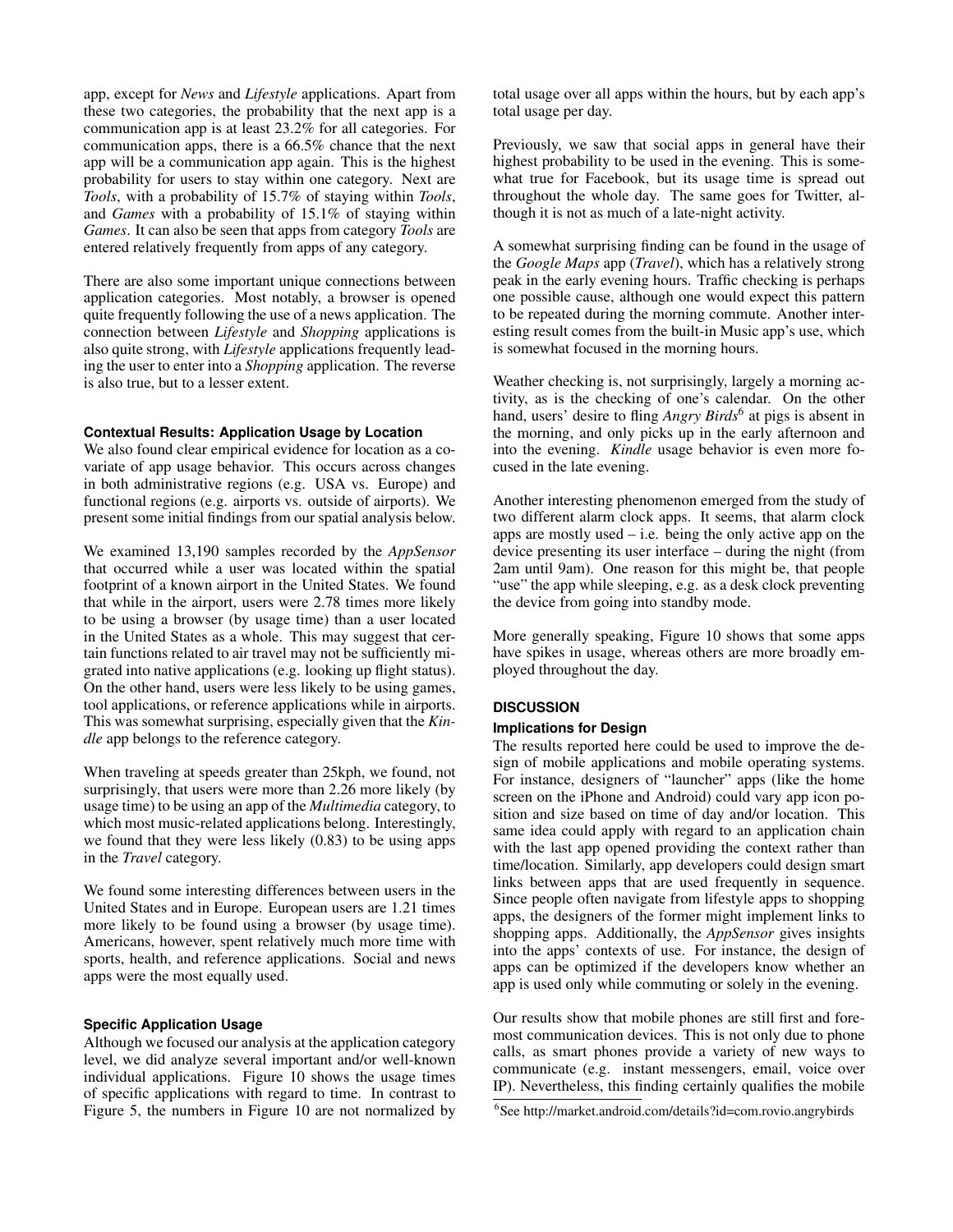|                      | Browser | Comics           | Communication | Entertainment | Finance         | Games         | Health                  | Demo<br>ఱ<br>Libraries  | Lifestyle    | edia<br>Multim | News                                    | uctivity<br>Prod | Reference | Settings         | 5<br>Shoppin | Social     | Sports | emes<br>흔  | sloo          | Travel     | ş<br>Unknov | <b>Samples</b> | Users | Apps         |
|----------------------|---------|------------------|---------------|---------------|-----------------|---------------|-------------------------|-------------------------|--------------|----------------|-----------------------------------------|------------------|-----------|------------------|--------------|------------|--------|------------|---------------|------------|-------------|----------------|-------|--------------|
| Browser              | 2.4%    |                  | 3.6% 33.8%    | 0.0%          | 0.3%            | 3.5%          | 0.2%                    | 0.2%                    | 0.4%         |                | 1.5% 11.8%                              | 3.8%             | 0.6%      | 1.7%             | 3.6%         | 15.6%      | 0.5%   | 0.3%       | 8.1%          | 2.2%       | 6.1%        | 48,379         | 2,193 | 9            |
| Comics               | 6.5%    |                  | 9.4% 36.1%    | 0.0%          | 0.2%            | 4.8%          |                         | 0.6% 0.2% 0.6%          |              |                | 5.2% 2.7% 4.1%                          |                  |           | $0.6\%$ 2.2%     | 5.2%         | 4.3%       | 0.6%   | 0.4%       | 8.4%          | 2.7%       | 5.0%        | 31,258         | 1,754 | 1,220        |
| Communication        |         | 5.7% 2.7% 65.5%  |               | 0.0%          | 0.2%            | 1.5%          |                         | $0.1\%$ $0.1\%$ $0.2\%$ |              |                | 1.3% 2.1% 2.5%                          |                  | 0.3%      | 1.0%             | 1.7%         | 4.8%       | 0.4%   | 0.1%       | 5.0%          | 1.4%       | 3.2%        | 434,974        | 2,839 | 449          |
| <b>Entertainment</b> | 6.7%    |                  | 6.1% 26.1%    | 0.0%          | 0.0%            | 3.3%          | 0.6%                    | 0.0%                    | 0.6%         | 5.6%           | 0.6%                                    | 2.8%             | 0.0%      | 3.3%             | 7.2%         | 3.3%       | 3.3%   | 0.0%       | 8.3%          | 5.6%       | 16.7%       | 180            | 65    | 28           |
| Financel             | 10.3%   |                  | 3.7% 37.3%    | 0.0%          |                 | 1.8% 2.9%     |                         | $0.2\%$ $0.3\%$ $0.2\%$ |              | 1.5%           | 8.6% 3.5%                               |                  | 0.1%      | 1.5%             | 5.5%         | 6.1%       | 0.7%   |            | 0.1% 10.6%    | 1.9% 3.1%  |             | 1,496          | 347   | 117          |
| Games 11.8%          |         |                  | 5.9% 30.4%    | 0.0%          |                 | $0.3\%$ 15.1% |                         |                         |              |                | 0.3% 0.4% 0.7% 1.0% 2.1% 4.2% 0.7% 1.5% |                  |           |                  | 6.5%         | 4.0%       | 0.8%   | 0.1%       | 8.3%          | 1.7%       | 4.2%        | 8.620          | 1,077 | 995          |
| Health               | 3.8%    |                  | 4.8% 34.3%    | 0.0%          | 0.3%            |               | 2.5% 6.1%               | 0.6% 1.2%               |              |                | 6.1% 2.9% 3.1% 1.6% 2.3%                |                  |           |                  | 6.0%         | 4.9%       | 0.8%   |            | 0.0% 12.4%    | 2.3%       | 3.9%        | 1,466          | 328   | 130          |
| Libraries & Demol    |         | 6.0% 3.7% 23.3%  |               | 0.0%          | 0.2%            | 2.3%          | 0.3%                    |                         |              |                | 2.6% 0.8% 1.3% 1.7% 3.2%                |                  |           | 0.3% 16.2% 11.9% |              | 3.7%       | 0.3%   |            | 0.1% 13.4%    | 3.2%       | 5.5%        | 3,936          | 1,082 | 90           |
| Lifestyle            |         | 8.2% 5.3% 17.3%  |               | 0.0%          | 0.1%            | 4.0%          | 0.5%                    | 0.6%                    | 3.0%         |                | 0.9% 2.3% 4.3%                          |                  | 0.7%      | 2.3% 28.7%       |              | 3.1%       | 0.2%   |            | 0.4% 10.2%    | 2.2%       | 5.5%        | 4,673          | 1,383 | 303          |
| Multimedial          |         | 6.2% 10.5% 38.2% |               | 0.0%          |                 | $0.2\%$ 1.4%  | $0.6\%$ 0.2%            |                         |              |                | 0.4% 2.5% 2.5% 6.2%                     |                  | 0.3%      |                  | 2.0% 1.8%    | 4.4%       | 0.3%   | 0.4%       | 9.5%          | 3.2%       | 9.1%        | 12,451         | 1,376 | 53           |
| News 33.6%           |         |                  | 3.3% 33.3%    | 0.0%          | 0.5%            | 1.6%          | 0.2%                    |                         | $0.1\%$ 0.2% |                | 1.4% 3.9% 2.9%                          |                  | 0.4%      | 1.4%             | 3.0%         | 3.7%       | 0.4%   | 0.0%       | 6.5%          | 1.0%       | 2.4%        | 25,131         | 1,440 | 312          |
| <b>Productivity</b>  |         | 7.4% 5.0% 38.5%  |               | 0.0%          | 0.4%            | 2.6%          | 0.4%                    | 0.2% 0.6%               |              |                | 2.8% 2.8% 7.2%                          |                  | 1.1%      | 3.8%             | 4.8%         | 5.1%       | 0.6%   | 0.3%       | 9.7%          | 2.4%       | 4.4%        | 31,113         | 1,954 | 498          |
| Reference 13.1%      |         |                  | 4.5% 34.3%    | 0.0%          | 0.2%            | 7.5%          |                         |                         |              |                | 0.6% 0.3% 1.0% 1.0% 2.5% 4.6% 2.9%      |                  |           | 1.7%             | 5.2%         | 4.1%       | 0.4%   | 0.2%       | 9.8%          | 1.7%       | 4.4%        | 2,611          | 552   | 199          |
| Settings             | 8.9%    |                  | 5.6% 26.3%    | 0.1%          | 0.2%            | 1.8%          | 0.4%                    | 5.2%                    | 0.7%         | 2.0%           | 2.6%                                    | 6.9%             | 0.5%      | 0.0%             | 5.6%         | 4.7%       | 0.6%   |            | 0.5% 11.6%    | 4.8% 11.1% |             | 13,576         | 1,863 | $\mathbf{1}$ |
| <b>Shopping</b>      |         | 8.5% 7.8% 23.2%  |               | 0.0%          | 0.4%            | 4.8%          | 0.4% 0.9%               |                         | 9.6%         |                | 0.9% 2.8% 5.2%                          |                  | 0.7%      | 3.0%             | 4.7%         | 4.3%       | 0.5%   | 0.5% 16.6% |               | 1.6%       | 3.8%        | 21,788         | 2,207 | 132          |
| <b>Socia</b> 24.1%   |         |                  | 3.0% 35.3%    | 0.0%          | 0.3%            | 2.3%          | 0.2%                    | 0.2%                    |              |                | 0.3% 1.2% 2.9%                          | 2.8%             | 0.3%      | 1.5%             |              | 2.7% 12.4% | 0.7%   | 0.1%       | 5.3%          | 1.2%       | 3.3%        | 35,086         | 1,593 | 239          |
| Sportsl              |         | 7.4% 4.3% 43.3%  |               | 0.1%          | 0.4%            | 2.5%          | 0.4%                    | 0.2%                    |              |                | 0.3% 1.3% 3.0%                          | 4.8%             | 0.5%      | 2.4%             | 3.8%         | 5.4%       | 7.6%   | 0.0%       | 7.0%          | 1.5%       | 3.9%        | 2,793          | 387   | 135          |
| <b>Themes</b>        |         | 8.5% 10.2% 37.2% |               | 0.0%          | 0.2%            | 2.4%          | 0.1%                    | 0.2%                    | 1.4%         | 3.2%           | 0.4%                                    | 4.7%             | 0.4%      | 3.3%             | 6.5%         | 3.6%       | 0.1%   | 1.2%       | 8.6%          | 3.3%       | 4.6%        | 1,929          | 175   | 175          |
| Tools 11.0%          |         |                  | 5.1% 36.1%    | 0.0%          | 0.2%            | 2.7%          | 0.3%                    | 0.4%                    | 0.6%         |                | 2.1% 2.4%                               | 4.2%             | 0.6%      | 2.1%             | 5.5%         | 4.1%       | 0.4%   | 0.2%       | 15.7%         | 2.8%       | 3.5%        | 88.911         | 2,384 | 1,310        |
| Travell              | 6.7%    |                  | 9.1% 36.2%    |               | $0.1\%$ $0.2\%$ | 2.3%          |                         | 0.3% 0.5% 0.7%          |              |                | 1.9% 1.6%                               | 6.7%             | 0.4%      | 5.0%             | 2.9%         | 4.4%       | 0.3%   |            | $0.2\%$ 10.2% | 6.6%       | 3.6%        | 12,556         | 1,403 | 281          |
| Unknown 10.7%        |         |                  | 4.4% 40.8%    |               | $0.1\%$ 0.2%    | 2.1%          | $0.2\%$ $0.3\%$ $0.6\%$ |                         |              |                | 3.9% 1.8% 3.2%                          |                  | 0.3%      | 3.9%             | 2.9%         | 4.7%       | 0.3%   | 0.2%       | 6.4%          | 1.5% 11.6% |             | 48,379         | 1,972 | 1,277        |

<span id="page-7-0"></span>Figure 9. Transition probabilities in app chains. The transitions are from categories in a row to categories in a column. The diagonal indicates transitions between apps in the same category. The probability ranges from yellow (low) to green (high).

phones as "Swiss Army Knives" line of thinking. That said, when people are not sleeping during the late hours of the night they make more use of the non-communication functionality provided by different kinds of apps. Additionally, they spend more time within an app once they have opened it in the night.

Our results also suggest that users frequently switch between already used apps in application chains rather than only opening new apps. This suggests that there is a functional cohesion between the particular utilizations of single apps. As such, mobile phone operating systems should better support navigation between very recently used apps.

## **Making Use of the AppSensor**

The *AppSensor* gives rise to examining the eco-system of apps residing on a user's device, this has potential to inform the design and customization of novel applications as well as new devices itself.

One may apply the *AppSensor* for inferring a user's context based on his actually used apps. According to Dey [\[9\]](#page-9-13), context-awareness involves adapting services according to a user's context. For instance, the users' needs for mobile services – i.e. apps in our case – depend on their locations [\[14\]](#page-9-14). We propose that by adding the *AppSensor* to context-reasoning one can decrease the uncertainty of context recognition. For instance, even though two people may be walking through the same pedestrian mall in a famous city (i.e, same location), if they use different apps (e.g. a shopping list app vs. a sightseeing app) we can distinguish between the shopper and the tourist. Even without any metainformation on the used apps itself, it would be possible to compare the contexts of two or more people. For instance, if two users are constantly swapping between a map app and a restaurant guide app they might be in the same activity – probably looking for a restaurant.

Context-aware recommender systems that suggest mobile applications can be made more efficient by exploiting an *AppSensor*. This was our main motivation for conducting the presented study. For instance, recommender systems that follow a post-filtering approach – i.e. applying knowledge on context-aware dependencies after using basic techniques like collaborative filtering  $[1, 13]$  $[1, 13]$  $[1, 13]$  – can exploit the timedependent usage share as factor on the estimated ranking of apps.

## **Limitations**

Some apps have a more general purpose that is not well understood by *AppSensor*. For instance, a web browser can be used for everything from public transportation route planning to looking up a word in a dictionary. The meaning that can be deduced from such applications can be regarded as limited or imprecise. For these cases, the insight that the *AppSensor* provides on the user's context might be limited. However, most services that are provided via a browser are also available within dedicated applications. Since many users seem to prefer to employ native apps instead of websites on mobile devices [\[2\]](#page-9-17), this should not have a large negative impact.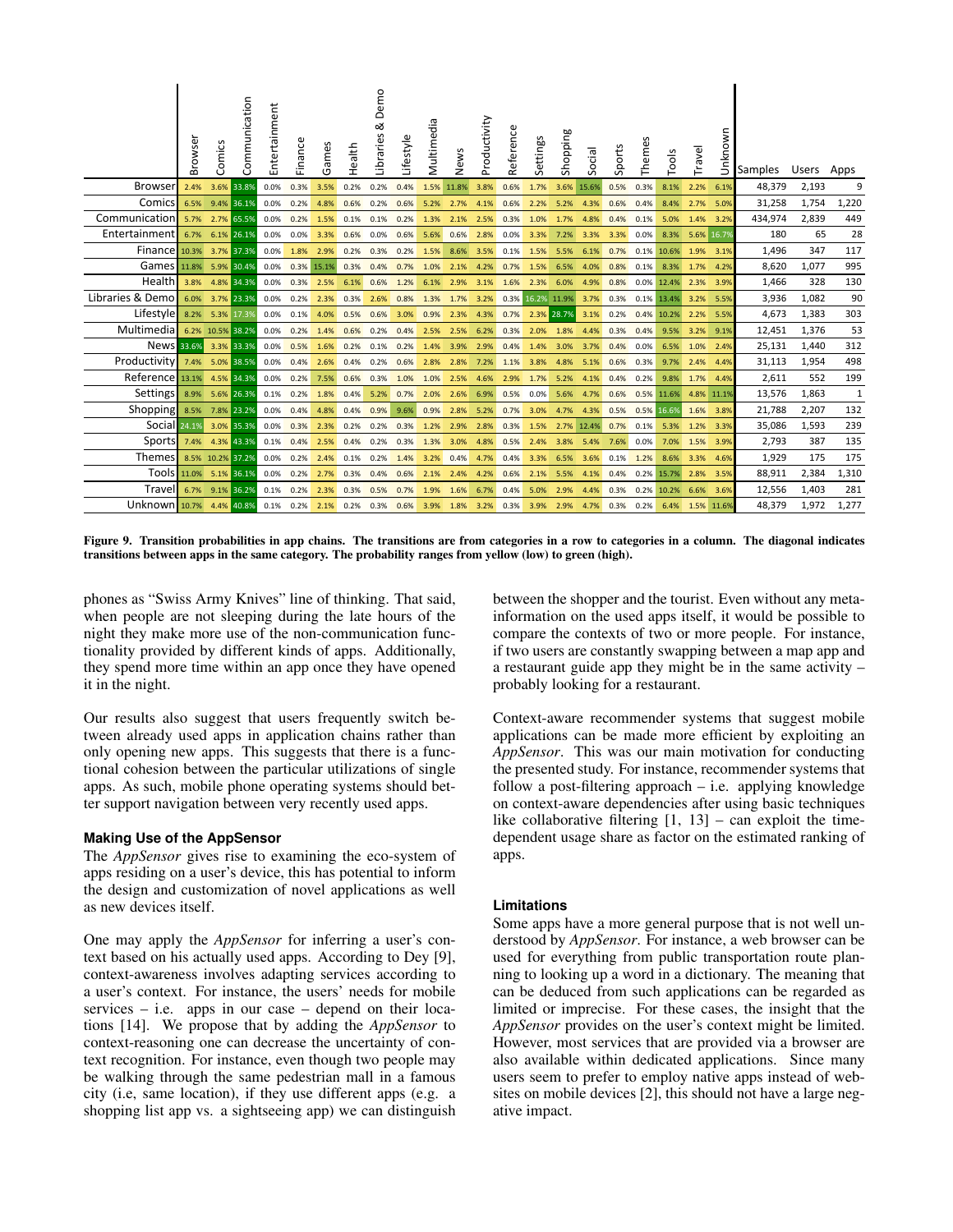|              | $\sim$ | met<br>1 |      | 3arr             |      | 5arr        | Garr |      | Яř   | Gam  | 10a              | 등<br>$\mathbf \tau$ | 2p <sub>n</sub> | 흡    | 휴    | 흢    | $\frac{5}{4}$ | 듄<br>$\overline{2}$ | ōة   |      | Spm  | ရက<br>မြ | 10pn | 툐<br>$\mathbf \tau$ | % of Total<br><b>Usage Time Users</b> |
|--------------|--------|----------|------|------------------|------|-------------|------|------|------|------|------------------|---------------------|-----------------|------|------|------|---------------|---------------------|------|------|------|----------|------|---------------------|---------------------------------------|
| Facebook     | 4.8%   | 3.9%     | 4.0% | 3.4%             | 3.2% | 3.3%        | 3.8% | 4.1% | 4.1% | 4.1% | 3.9%             | 4.7%                | 4.0%            | 4.2% | 4.1% | 3.5% | 4.1%          | 4.0%                | 4.3% | 4.5% | 4.7% | 4.8%     | 5.6% | 4.8%                | 1.91% 1,467                           |
| Google Maps  | 2.9%   | 1.7%     | 2.0% | 1.8%             | 1.8% | 1.8%        | 1.9% | 2.2% | 3.2% | 4.0% | 4.0%             | 5.0%                | 5.7%            | 5.6% | 5.7% | 5.8% | 6.8%          | 6.4%                | 7.3% | 6.6% | 5.0% | 4.8%     | 4.6% | 3.4%                | 0.81% 1,584                           |
| Alarmclock 1 | 6.6%   | 8.2%     |      | 8.8% 10.0% 10.4% |      | 9.7%        | 8.7% | 6.8% | 4.8% | 3.3% | 2.2%             | 1.4%                | 1.0%            | 1.0% | 1.0% | 1.0% | 0.9%          | 0.6%                | 1.0% | 1.2% | 1.4% | $2.0\%$  | 3.0% | 5.0%                | 341<br>4.55%                          |
| Alarmclock 2 | 3.9%   | 4.3%     | 7.5% | 9.2%             |      | 10.8% 10.7% | 9.7% | 9.2% | 8.2% | 7.7% | 5.3%             | 3.3%                | 1.8%            | 0.5% | 0.4% | 0.3% | 0.5%          | 0.6%                | 0.7% | 0.4% | 1.0% | 0.6%     | 1.1% | 2.0%                | 169<br>0.32%                          |
| Weather App  | 2.1%   | 0.9%     | 0.6% | 0.3%             | 0.5% | 2.0%        | 3.8% | 2.2% |      |      | 4.0% 10.1% 11.2% | 9.8%                | 8.1%            | 3.2% | 2.9% | 5.9% | 6.5%          | 4.3%                | 2.0% | 4.9% | 3.3% | 4.0%     | 4.7% | 2.5%                | 309<br>0.06%                          |
| Twitter      | 3.6%   | 3.3%     | 3.6% | 4.4%             | 3.3% | 3.0%        | 3.8% | 4.0% | 4.3% | 4.3% | 4.8%             | 4.7%                | 4.3%            | 4.4% | 4.7% | 4.6% | 4.0%          | 4.1%                | 4.0% | 4.6% | 4.9% | 4.8%     | 4.3% | 4.1%                | 457<br>0.56%                          |
| Phone        | 2.6%   | 2.2%     | 1.9% | 1.9%             | 1.8% | 1.9%        | 1.9% | 1.7% | 2.4% | 3.3% | 4.1%             | 4.8%                | 5.2%            | 5.8% | 5.7% | 6.5% | 6.4%          | 7.4%                | 7.6% | 6.8% | 5.8% | 4.8%     | 4.1% | 3.5%                | 1.94% 2,409                           |
| Angry Birds  | 5.3%   | 4.3%     | 3.2% | 2.4%             | 1.6% | 1.8%        | 1.5% | 2.0% | 1.8% | 2.8% | 3.5%             | 3.5%                | 4.6%            | 5.6% | 4.9% | 6.5% | 4.7%          | 6.2%                | 5.6% | 6.0% | 5.1% | 6.0%     | 5.4% | 5.7%                | 727<br>0.64%                          |
| Kindle I     | 9.1%   | 7.7%     | 6.99 | 5.5%             | 4.0% | 3.2%        | 2.9% | 2.3% | 1.7% | 2.0% | 2.3%             | 1.9%                | 2.8%            | 3.6% | 2.6% | 4.3% | 2.5%          | 3.8%                | 3.1% | 2.5% | 4.9% | 5.3%     | 7.3% | 7.7%                | 209<br>0.47%                          |
| Calculator   | 2.6%   | 2.3%     | 2.0% | 0.8%             | 0.7% | 0.8%        | 1.1% | 1.7% | 2.8% | 1.6% | 6.6%             | 6.8%                | 7.1%            | 6.2% | 5.6% | 7.6% | 7.7%          | $6.9\%$             | 5.8% | 5.3% | 6.8% | 6.2%     | 3.3% | 1.8%                | 650<br>0.19%                          |
| Calendar     | 5.1%   | 3.6%     | 0.7% | 0.4%             | 0.2% | 0.4%        | 3.8% | 2.2% | 3.9% | 6.1% | 7.6%             | 7.8%                | 6.3%            | 5.3% | 3.5% | 5.5% | 5.8%          | 5.3%                | 3.8% | 4.4% | 5.6% | 4.3%     | 3.1% | 5.1%                | 615<br>0.14%                          |
| Cameral      | 4.2%   | 4.3%     | 2.7% | 3.5%             | 2.7% | 2.0%        | 3.0% | 2.2% | 1.3% | 2.6% | 3.6%             | 3.2%                | 4.4%            | 5.7% | 5.0% | 5.1% | 6.2%          | 6.7%                | 6.0% | 4.7% | 5.0% | 5.8%     | 4.5% | 5.7%                | 781<br>0.19%                          |
| <b>Music</b> | 2.0%   | 3.6%     | 4.5% | 5.1%             | 5.3% | 5.4%        | 6.2% | 6.1% | 5.8% | 4.5% | 5.3%             | 3.7%                | 4.2%            | 3.8% | 3.6% | 3.6% | 3.4%          | $3.6\%$             | 3.1% | 4.1% | 3.6% | 3.8%     | 2.9% | 2.8%                | 483<br>0.41%                          |

<span id="page-8-0"></span>Figure 10. Application usage time throughout the day. Within each row (i.e., for each app) low usage is indicated by white, increasing through yellow and reaching a peak at red. Percentages indicate the usage time of each app and are normalized within each row.

The current design of the *AppSensor* is not capable of tracking multitasking. For instance, if a user is listening to mu- $\rm{sic}$  – with the player running in the background from the operating system's perspective – and is browsing the Internet at the same time, the *AppSensor* will return the browser as the open application. Similarly, on the Android platform we have the problem that applications' widgets are part of the home screen application. Therefore we cannot measure the widget-based usage of apps. However, most widgets are simply entry points into apps.

While we have no detailed information on the participants due to the domain of the underlying platform  $appazaar$  - i.e. supporting people to find new apps  $-$  we may assume that some of our users are early adopters with a high affinity to apps. Thus, our participants in general may have a slightly higher affinity toward app usage than the general population.

Like every sensor, the *AppSensor* is not error-free. For instance, it might return values that do not relate to the user's current activity. A user might leave and put away the device with an app still running. The uncertainty of the reasoned context will increase with the time that the user has not used her device. However, most devices go into standby after some time of non-usage, as long as the user does not intentionally use an app that prevents standby. Moreover, app usage that occurs when standby mode is purposefully disabled can also be valued as valid usage.

Furthermore, the *AppSensor* cannot be used to reason on a user's context when no application is used at all, i.e. in device standby and turned off. Secondly, the sensor is obviously only available during active usage of the device. Otherwise it can only be deduced that the user is currently not using his device. Thirdly, the *AppSensor's* accuracy also depends on its sample rate. This impacts the quality of the measured data. The sample rate needs to be chosen depending on how often a user is switching between different applications. If the swapping frequency is higher than the sample rate, the accuracy will decrease. However, at a high frequency the system load might increase and impact power consumption. We believe our sample rate is correctly positioned given these constraints, as we conducted an informal pre-study on how fast one can start a new app.

Of course, our findings cannot be transferred to general usage of the underlying services. For instance, it might be the case that people use Facebook during the day on their stationary PC or laptop, and use their mobile device when they are lying in bed in the evening.

Whether or not an *AppSensor* is widely deployable within a system strongly depends on the underlying operating system and the policies of the device's vendor. The AppSensor used in this paper was implemented on the Android platform because Android provides the required openness. The sensor itself needed to be implemented as background service, which is not possible on every device. For these and other reasons an *AppSensor* is not possible on Apple's iPhone, or at least cannot be deployed in the wild.

## **CONCLUSION**

In this paper, we conceptualized and studied the AppSensor: a framework for analyzing smart phone application usage. For the first time  $-$  to the best of our knowledge  $-$  the method of deployment-based research by means of app store deployments was combined with fine-grained data collection on mobile application usage. In contrast to physical sensors (e.g. GPS for locations), we defined a virtual sensor for measuring the usage of mobile applications. This public deployment of AppSensor provided us with the data of more than 4,100 users over a period longer than four months. In short, this paper included the following contributions (amongst others):

- a descriptive analysis of our sample data showing that (among other findings) mobile device users spend almost an hour a day using apps but spend less than 72 seconds with an app at a time (on average), and that average usage time differs extensively between app categories,
- a context-related analysis that led to the following conclusions (among other findings): (1) mobile phones are still used mostly for communication (text and voice); (2) some apps have somewhat intense spikes in relative usage (e.g. music and social apps), whereas others are more broadly employed throughout the day; (3) when people actively use their devices they spend less time with each app;  $(4)$ short sessions with only one app are much more frequent than longer sessions with two or more apps, and the first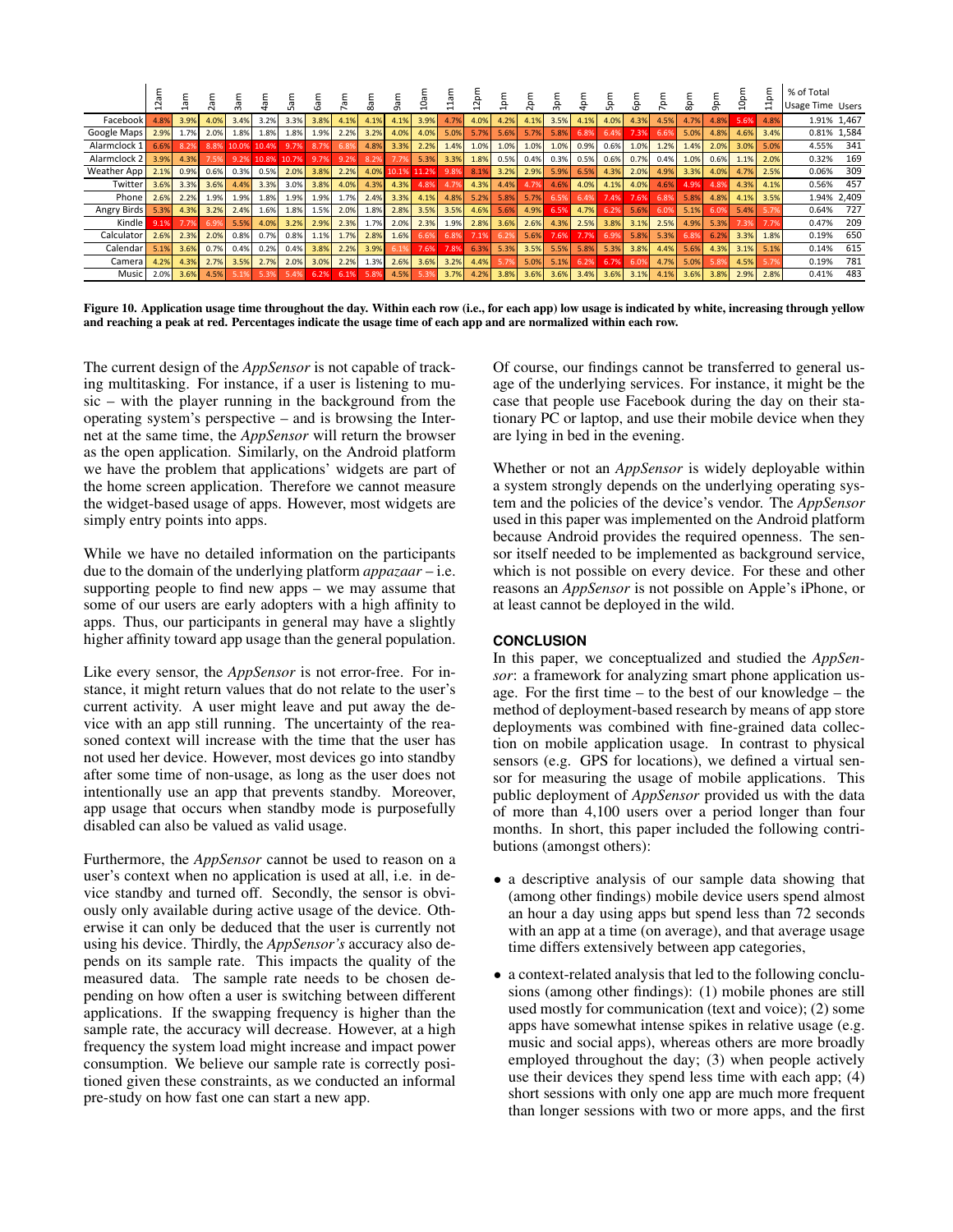app within a session is very likely to be an app for communication; (5) when people are traveling they are more likely to use multimedia apps and they are surprisingly less likely to use travel apps,

• the conceptual design of our research method, namely the *AppSensor* as a virtual sensor for measuring mobile app usage.

We believe that the MobileHCI community should be aware of this data set. Therefore it is our plan to make the whole data set available to the community<sup>[7](#page-9-18)</sup>, allowing others to draw their own conclusions and perform their own analysis that may go beyond what we have found in the data. To our knowledge this is the first attempt to analyze application usage at this scale and we believe that our work provides data to verify and deepen findings of the sort that Demieux and Losguin [\[8\]](#page-9-7) and Verkasalo [\[18\]](#page-9-5) have presented in their previous but smaller studies.

For future work, we will use the findings of this paper to further inform the design of the *appazaar* recommender system. The chain of previously used apps will provide much information about users' tasks and intentions. Developing models that are able to predict the next-to-be-used app will dramatically increase the usefulness of an app recommender system. We are also working to better understand our location-based results with more detailed spatial analysis.

## <span id="page-9-15"></span>**REFERENCES**

- 1. Adomavicius, G., and Tuzhilin, A. Context-Aware recommender systems. In *Recommender Systems Handbook*, F. Ricci, L. Rokach, B. Shapira, and P. B. Kantor, Eds. Springer US, Boston, MA, 2011, ch. 7, 217–253.
- <span id="page-9-17"></span>2. AppsFire.com. Infographic: iOS Apps vs. Web Apps. [http://blog.appsfire.com/](http://blog.appsfire.com/infographic-ios-apps-vs-web-apps) [infographic-ios-apps-vs-web-apps](http://blog.appsfire.com/infographic-ios-apps-vs-web-apps), accessed on Feb. 15, 2010.
- <span id="page-9-11"></span>3. Barkhuus, L., and Polichar, V. Empowerment through seamfulness: smart phones in everyday life. *Personal and Ubiquitous Computing* (Dec. 2010), 1–11.
- <span id="page-9-2"></span>4. Böhmer, M., Bauer, G., and Krüger, A. Exploring the Design Space of Recommender Systems that Suggest Mobile Apps. In *Proc. of Workshop CARS '10* (2010).
- <span id="page-9-12"></span>5. Böhmer, M., Prinz, M., and Bauer, G. Contextualizing Mobile Applications for Context-aware Recommendation. In *Adj. Proc. of Pervasive '10* (2010).
- <span id="page-9-3"></span>6. Church, K., and Smyth, B. Understanding mobile information needs. In *Proceedings of the 10th international conference on Human computer interaction with mobile devices and services*, MobileHCI '08, ACM (New York, NY, USA, 2008), 493–494.
- <span id="page-9-4"></span>7. Cui, Y., and Roto, V. How people use the web on mobile devices. In *Proceeding of the 17th international conference on World Wide Web*, WWW '08, ACM (New York, NY, USA, 2008), 905–914.
- <span id="page-9-7"></span>8. Demumieux, R., and Losquin, P. Gather customer's real usage on mobile phones. In *Proceedings of the 7th international conference on Human computer interaction with mobile devices and services*, MobileHCI '05, ACM (New York, NY, USA, 2005), 267–270.
- <span id="page-9-13"></span>9. Dey, A. K. Understanding and using context. *Personal and Ubiquitous Computing 5*, 1 (Feb. 2001), 4–7–7.
- <span id="page-9-6"></span>10. Froehlich, J., Chen, M. Y., Consolvo, S., Harrison, B., and Landay, J. A. Myexperience: a system for in situ tracing and capturing of user feedback on mobile phones. In *Proceedings of the 5th international conference on Mobile systems, applications and services*, MobiSys '07, ACM (New York, NY, USA, 2007), 57–70.
- <span id="page-9-10"></span>11. Girardello, A., and Michahelles, F. Appaware: which mobile applications are hot? In *Proceedings of the 12th international conference on Human computer interaction with mobile devices and services*, MobileHCI '10, ACM (New York, NY, USA, 2010), 431–434.
- <span id="page-9-9"></span>12. Henze, N., Poppinga, B., and Boll, S. Experiments in the wild: public evaluation of off-screen visualizations in the android market. In *Proceedings of the 6th Nordic Conference on Human-Computer Interaction: Extending Boundaries*, NordiCHI '10, ACM (New York, NY, USA, 2010), 675–678.
- <span id="page-9-16"></span>13. Herlocker, J. L., Konstan, J. A., and Riedl, J. Explaining collaborative filtering recommendations. In *Proceedings of the 2000 ACM conference on Computer supported cooperative work*, CSCW '00, ACM (New York, NY, USA, 2000), 241–250.
- <span id="page-9-14"></span>14. Kaasinen, E. User needs for location-aware mobile services. *Personal and Ubiquitous Computing 7*, 1 (May 2003), 70–79.
- <span id="page-9-0"></span>15. Kray, C., and Rohs, M. Swiss Army Knife meets Camera Phone: Tool Selection and Interaction using Visual Markers. In *Proc. of Joint Workshops MIRW '07 and MGuides '07* (2007).
- <span id="page-9-8"></span>16. McMillan, D., Morrison, A., Brown, O., Hall, M., and Chalmers, M. Further into the wild: Running worldwide trials of mobile systems. In *Pervasive Computing*, P. Floréen, A. Krüger, and M. Spasojevic, Eds., vol. 6030 of *Lecture Notes in Computer Science*. Springer Berlin / Heidelberg, Berlin, Heidelberg, 2010, ch. 13, 210–227–227.
- <span id="page-9-1"></span>17. Satyanarayanan, M. Swiss army knife or wallet? *IEEE Pervasive Computing 4*, 2 (Apr. 2005), 2–3.
- <span id="page-9-5"></span>18. Verkasalo, H. Contextual patterns in mobile service usage. *Personal and Ubiquitous Computing 13*, 5 (2009).

<span id="page-9-18"></span> $7$ Access to the anonymized data set is available upon request.